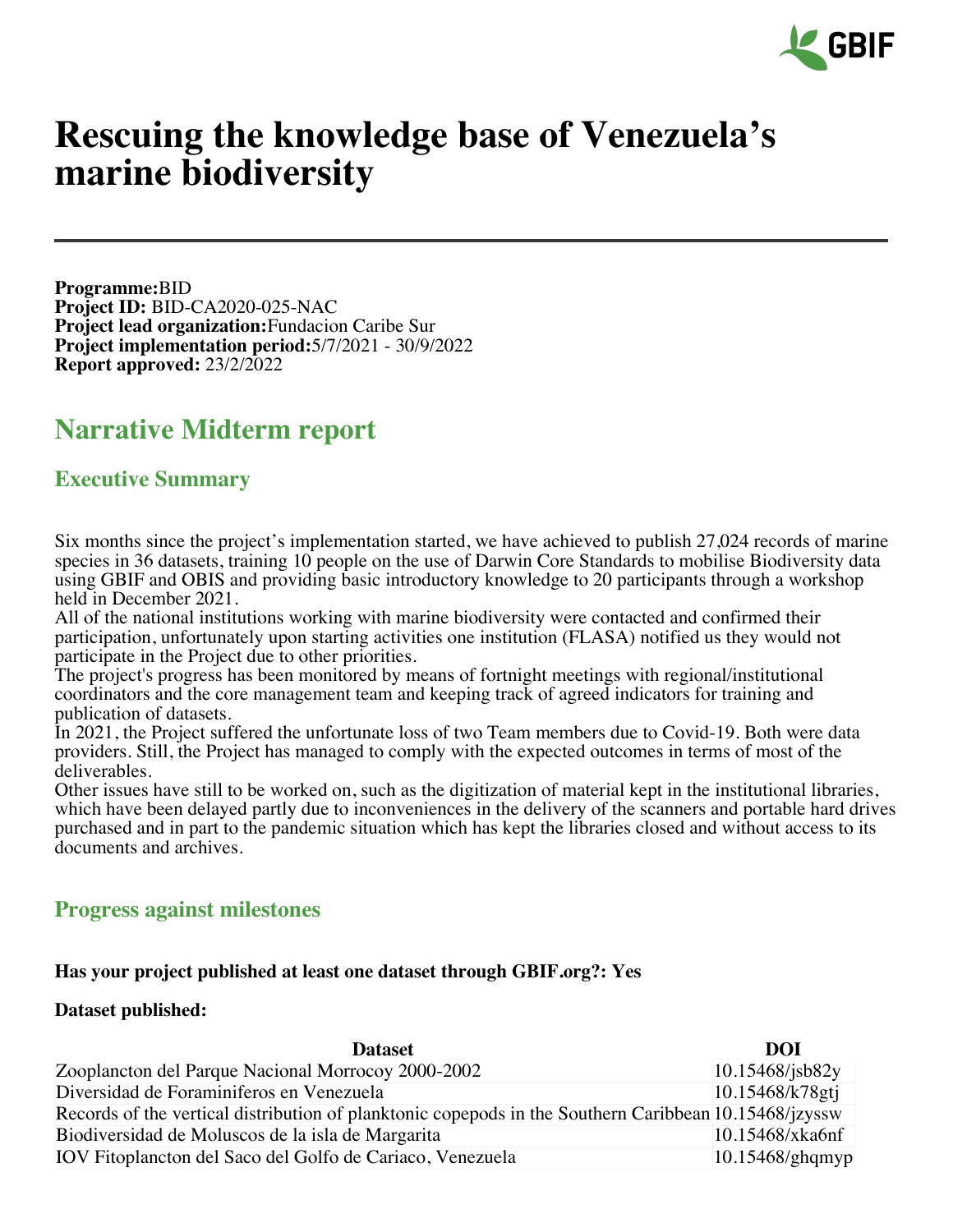**Has at least one member of your project team received certification following the BID capacity enhancement workshop?: Yes**

**Name of the workshop participant:**Francoise Cavada

**Certification obtained:** Advanced Badge

### **Report on Activities**

#### Activity progress summary

While a predictable rather slow start of the Project was expected due to the difficult situation of the national institutions, most of the activities have been achieved and the Project has managed to comply with the expected outcomes in terms of most of the deliverables.

All Team members have received capacity on OBIS and GBIF networks. A Training Workshop on data mobilisation with GBIF and OBIS has been delivered with 20 participants selected among 43 applicants. Two more workshops are planned to be held in April and August 2022.

Nation-wide COVID restrictions have restricted access to universities and their libraries since the beginning of the project. This has impeded any progress on the digitizing of theses, reports and historic issues of national scientific journals in order to contribute to the Ocean Information from Venezuela. We were finally able to buy the scanners and are currently waiting for their delivery to begin.

The inventory of non-digitized biodiversity data is partially completed. We have completed an inventory of the datasets the project will be publishing on top of the 36 already published. Regional coordinators are now in the process of inventorying the literature that will be digitized as universities reopen. We expect that this could be completed by April 2022.

A webinar to promote adoption of DwC standards and use of OBIS/GBIF is planned in April 2022 to showcase the datasets that have been published.

A first meeting to coordinate the production of a data paper was held in January. The publishing of a research article from the datasets produced in the project is expected to be completed by June 2022.

#### Completed activities

### **Activity: Assess number of undigitised data sources for prioritisation and preparation of final data mobilisation plan**

**Description:** An inventory of all data sources available at national institutions was completed in order to prioritize data mobilization efforts. Each institutional coordinator prepared a curated list of datasets by institution, prioritising those whose raw data were semi-digitised or which data providers were easily accessible to answer any query during digitisation. A total of 27 datasets were identified in September 2021. These lists were used to monitor the progress in the workflow established for the publication of datasets.

#### **Start Date - End Date:** 5/7/2021 - 15/9/2021 **Verification Sources:** Inventory of partially digitised datasets

### **Activity: Build capacity in team members and data holders for data mobilisation**

**Description:** All institutional or regional coordinators and other researchers from different national organizations completed a 4-week long course on Biodiversity Data Mobilization. They are all actively working getting datasets in the workflow for publication, with 36 datasets already published. Training of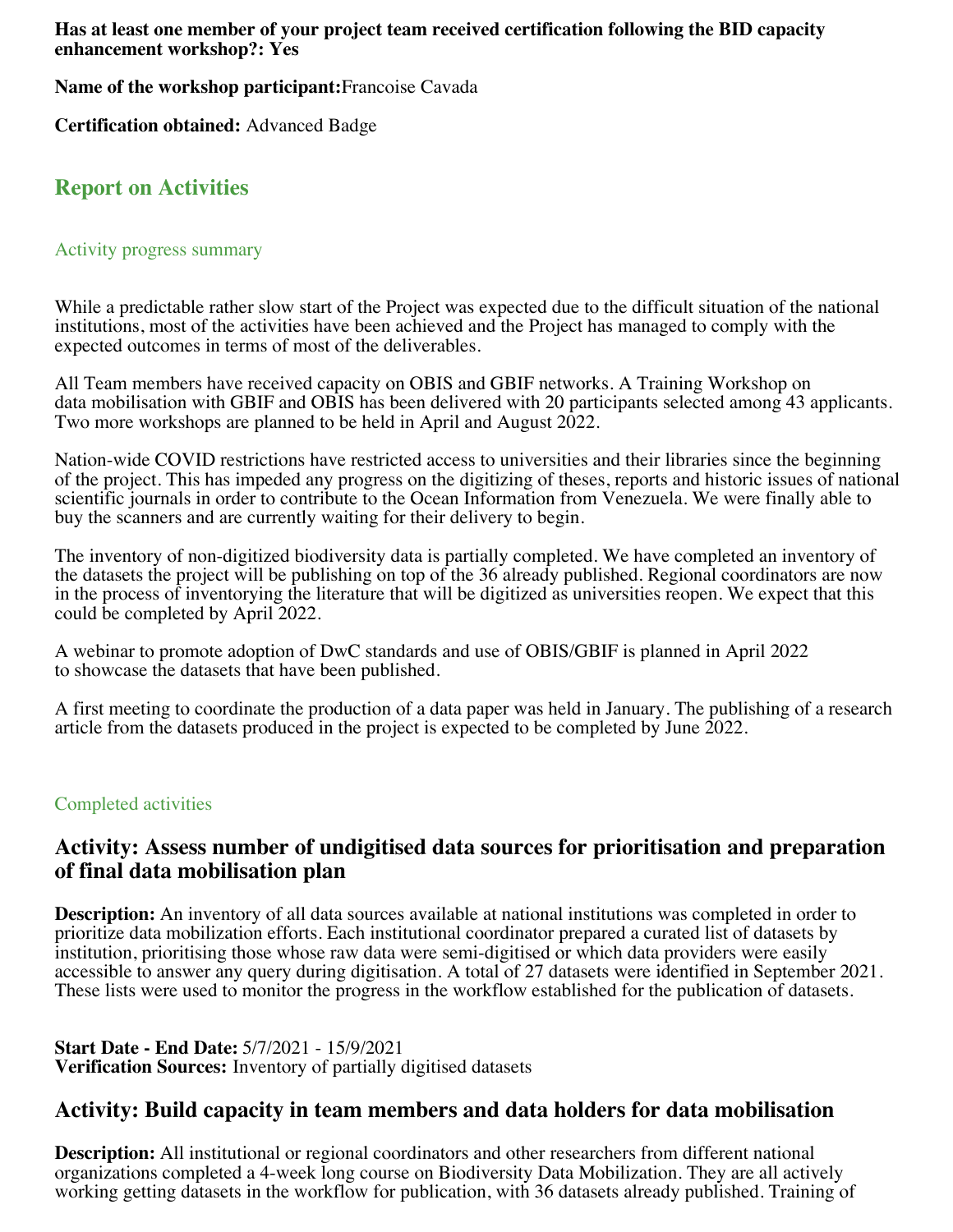regional coordinators was delayed by almost 5 weeks due to OBIS trainers changing the starting date of the workshop. This affected the planned dates for the delivery of datasets, as coordinators were able to effectively start working on digitising the inventoried datasets by the end of September 2021.

From October we have been hosting fortnightly online Helpdesk Session for the regional coordinators and various researchers who are also digitizing datasets and have been capacitated within the overall activities of the project. These sessions are recorded and available to all participants through the CaribeSur YouTube channel.

We have also completed the design and delivery of the first online workshop training: Introduction to GBIF and OBIS to mobilize biodiversity data. The training started on December 11th 2021. A total of 43 researchers and students submitted applications and 20 were accepted based on the capacity of our team members trained on the BID Capacity enhancement workshop. The training included six modules with practical exercises and a final submission of a user case scheduled for the end of January 2022. We have shared the training program with learning objectives and activities with our partners from PROVITA who are also organizing a workshop, focused on terrestrial biodiversity within their BID Institutional project. Two other training workshops are planned to start on June and August 2022.

#### **Start Date - End Date:** 17/8/2021 - 30/1/2022

**Verification Sources:** CaribeSur Team Members Meeting Webminar 18-08-2021 > https://youtu.be/4P4AiT7PSHk

IOC-OTGA-INVEMAR Training Evaluation Webminar 13-10-2021 https://youtu.be/HMz3i6iNfpc

- 12-11-2021 OBIS HelpDesk Webminar > https://youtu.be/p7G05MDkgxQ
- 24-11-2021 OBIS HelpDesk Webminar > https://youtu.be/kDC8AZwq9Ow
- 20-12-2021 OBIS HelpDesk Webminar > https://youtu.be/ckqwBAfGsu0
- Introduction to Biodiversity Data Mobilization Workshop Google Classroom:
- https://classroom.google.com/c/NDIyNTk5NzA3MzYy Code: lq7tqei
- First Q&A Session: 06 Dec 2021: Modules 1,2,3 https://youtu.be/g\_W1AJCVVGI
- Second Q&A Session 10 Dec 2021: Workshop Modules 4,5 https://youtu.be/jZW8Xvoquu4
- Third Q&A Session: 13 Dec 2021 Workshop Module 6 https://youtu.be/KOvUabbL\_ls

Selfie Taller 1DIC GBIF CaribeSur.png

### **Activity: Implement pipeline for preparation and publication of datasets**

**Description:** Using the inventories of datasets by institution/region, the national coordinator has held fortnight meetings individually with each coordinator to track progress. Project documentation is kept in a Google Drive account from the Universidad Simon Bolivar where coordinators and partners can access them. Once the core and extensions are ready and revised, regional coordinators complete the metadata on a training IPT set up and managed by the OBIS Caribbean node and informs the node representative who conducts a final check before moving the dataset to the OBIS IPT. We set up a dedicated WhatsApp group to provide support and discuss issues that arise during the digitization and data cleaning stage of the pipeline, as well as fortnight help desk session led by OBIS Caribbean node.

#### **Start Date - End Date:** 18/8/2021 - 7/1/2022

**Verification Sources:** OBIS HelpDesk Webminars:

- 12-11-2021 OBIS HelpDesk Webminar
- 24-11-2021 OBIS HelpDesk Webminar
- 20-12-2021 OBIS HelpDesk Webminar

These are available through links in Caribe Sur YouTube channel

### **Activity: Integrate digitised products (dataset and literature) to host databases and repositories**

**Description:** A total of 36 datasets with 27,024 records have been moved from the training IPT to OBIS. 24 core files are uploaded to the training IPT and are in the process of completing the metadata and publication process.

Currently three scanners have been purchased in order to digitize literature kept in the institutional libraries, this action has been delayed partly due to inconveniences in the delivery of the scanners and portable hard drives purchased and in part to the pandemic situation which has kept the libraries closed and without access to its documents and archives.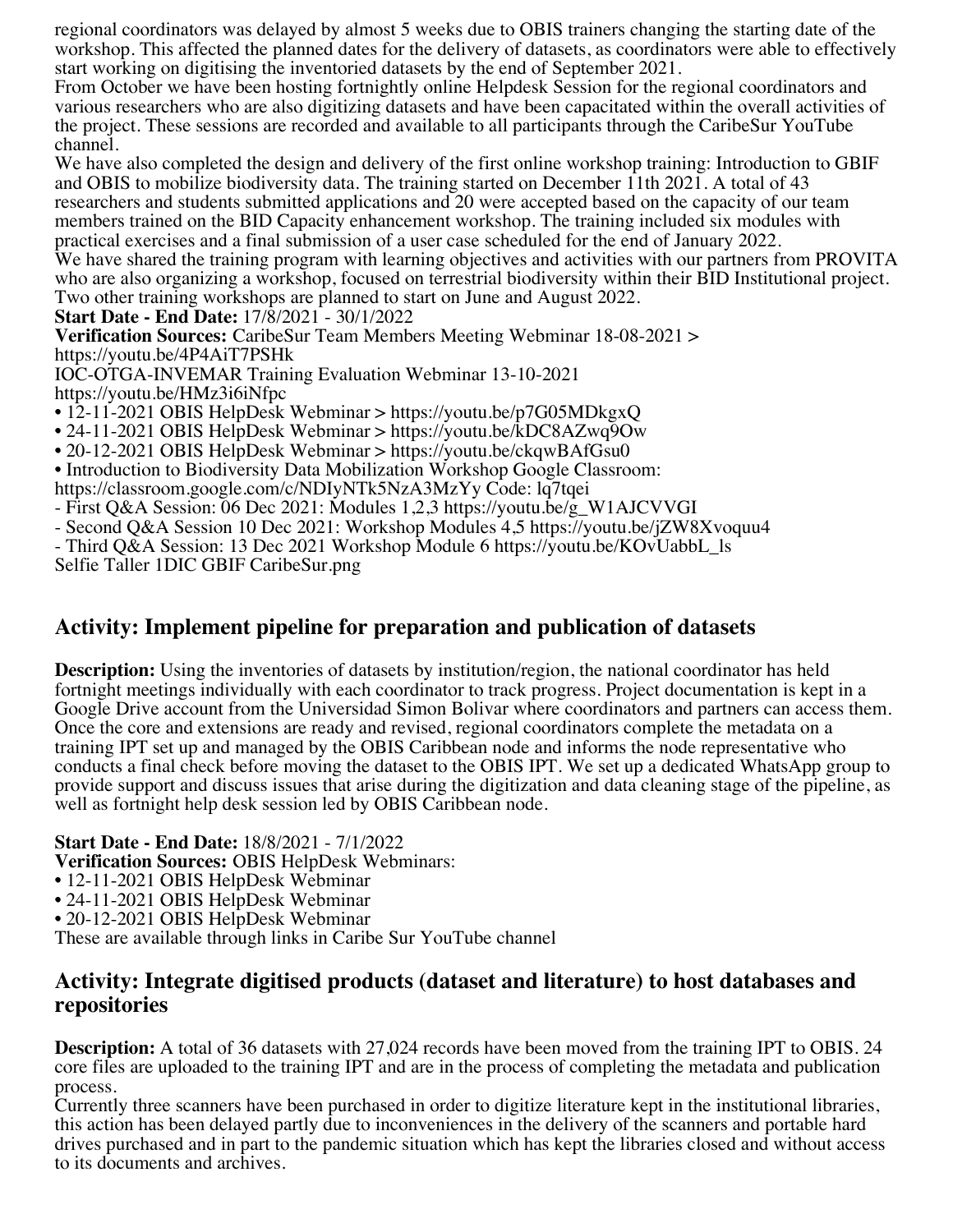**Verification Sources:** See Project Page https://www.gbif.org/project/BID-CA2020-025-NAC/rescuing-theknowledge-base-of-venezuelas-marine-biodiversity#datasets

### **Activity: Prepare and submit midterm report**

**Description:** on going activity **Start Date - End Date:** 1/12/2021 - 31/1/2022 **Verification Sources:** Nothing to report on this

### **Activity: Produce datasets on marine biodiversity**

**Description:** Up to this date a total of 36 datasets with 27,024 records for marine species have been published in OBIS and are also accessible through GBIF. This represents 33 % more of the total number of datasets planned for the project to deliver.

COVID restrictions have restricted access to universities' libraries since the beginning of the project. This has impeded any progress on digitizing literature to upload to OceanDocs and limited progressing with the following datasets:

1. Marine biodiversity of La Restinga National Park \*

- 2. Ichthyoplankton of the northeastern Venezuelan coast \*
- 3. Phytoplankton of the Northeastern Venezuelan coast \*
- 4. Zooplankton of the Northeastern Venezuelan coast \*
- 5. Seagrass-associated molluscs from the northeastern coast of Venezuela \*
- 6. Decapods of Margarita Island \*
- 7. Crustacea Decapoda of Zulia, Venezuela \*

These represent 25% of the datasets originally planned to be delivered. However, the impact on this deliverable is reduced by the increased number of datasets identified on the national inventory made by the institutional coordinators.

**Start Date - End Date:** 30/9/2021 - 31/7/2022

**Verification Sources:** See Inventario Datasets docs

### **Activity: BID Capacity enhancement workshop certification obtained**

**Description:** Two Project Team members, Jeannette Perez, an institutional coordinator and Francoise Cavada, a volunteer researcher, completed the online training and submitted the user case for evaluation. They are currently waiting the certification outcome.

**Start Date - End Date:** 1/8/2021 - 31/12/2021

**Verification Sources:** Advance badge received by one of the participants. Currently waiting the certification outcome for the second participant

### **Activity: Contact and engage relevant stakeholders to increase participation in GBIF network and geographic coverage within OBIS datasets**

**Description:** We have been in contact with our Project partners from PROVITA and are participating in a meeting with the Director of the National Office of Biodiversity, Mrs Carliz Diaz. This meeting has been constantly postponed on her end and we still do not have a date for it.

As part of our planning for the webinars we will engage with University Department heads and students' associations to also publicize the trainings. However, the restriction to access universities has proven a difficult barrier to mobilize university staff and students.

**Start Date - End Date:** 1/8/2021 - 31/7/2022

**Verification Sources:** No report attachmets

### **Report on Deliverables**

Deliverables progress summary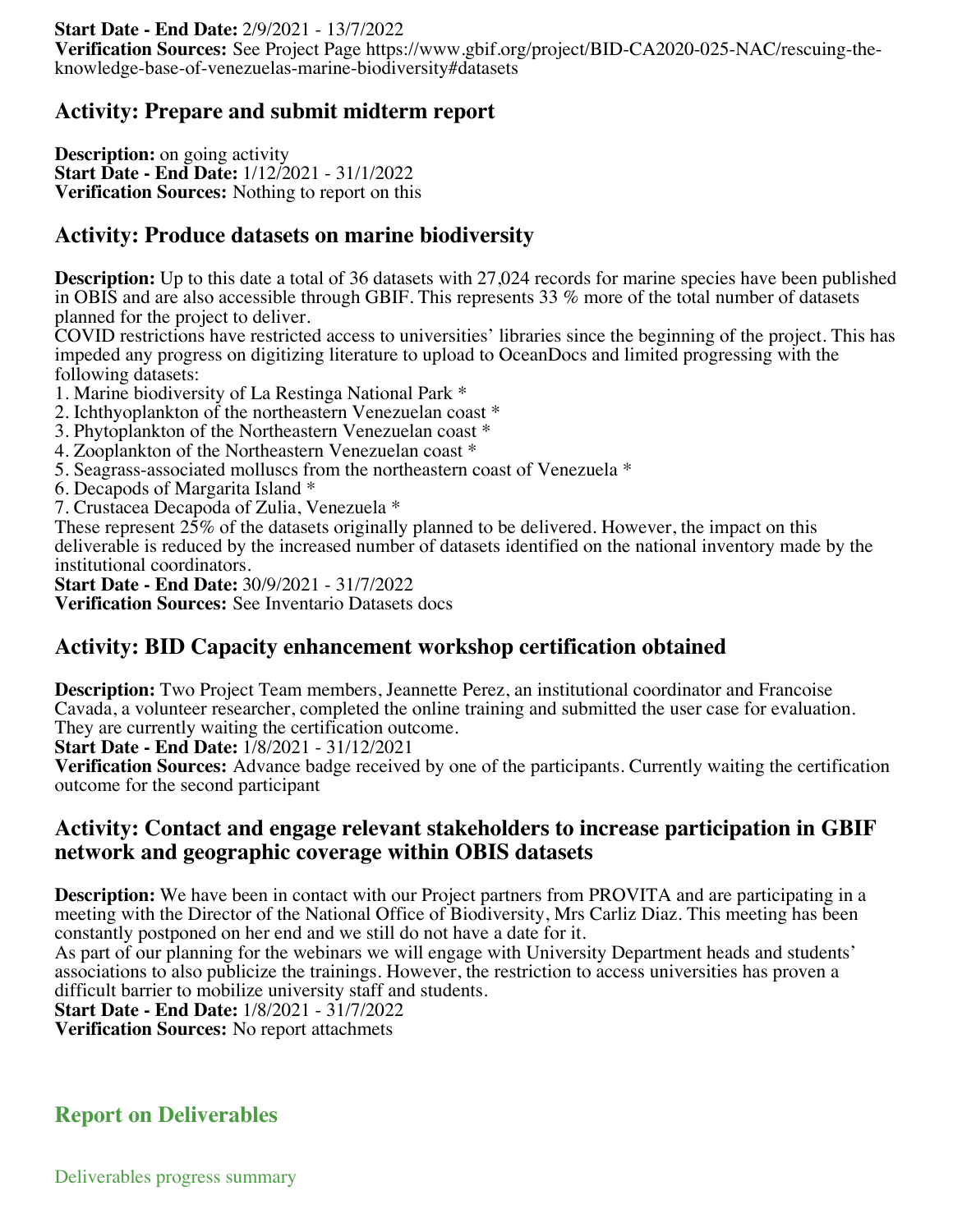To date, a total of 36 datasets with 27,024 records for marine species have been published in OBIS and are also accessible through GBIF. This represents 33 % more than the total number of datasets planned for the project to deliver.

COVID restrictions nationwide have impeded access to universities' libraries since the beginning of the project. This has hindered progress on digitizing literature to upload to OceanDocs and limited progressing with the following datasets:

Marine biodiversity of La Restinga National Park \*

Ichthyoplankton of the northeastern Venezuelan coast \*

Phytoplankton of the Northeastern Venezuelan coast \*

Zooplankton of the Northeastern Venezuelan coast \*

Seagrass-associated molluscs from the northeastern coast of Venezuela \*

Decapods of Margarita Island \*

Crustacea Decapoda of Zulia, Venezuela \*

These represent 25% of the 27 datasets originally planned to be delivered. However, the impact on the project is reduced by the increased number of datasets identified on the national inventory made by the institutional coordinators of which 36 datasets are already published.

#### Progress towards deliverables

#### **Dataset deliverables**

#### **Marine biodiversity of La Restinga National Park**

**Dataset type:** Occurrences **Dataset scope:** National **Number of records:** 1,000 **Data holder:** ECAM-UDO **Data host institution:** ECAM-UDO **% complete:** 0% **Status update:** Delayed due to COVID restrictions **DOI: Expected date of publication:** 2022-05-31

#### **The fish of Nueva Esparta coastal lagoons**

**Dataset type:** Occurrences **Dataset scope:** National **Number of records:** 473 **Data holder:** ECAM-UDO **Data host institution:** ECAM-UDO **% complete:** 100% **Status update:** Completed **DOI:** 10.15468/j3b7q8 **Expected date of publication:**

#### **The Molluscs of Nueva Esparta**

**Dataset type:** Occurrences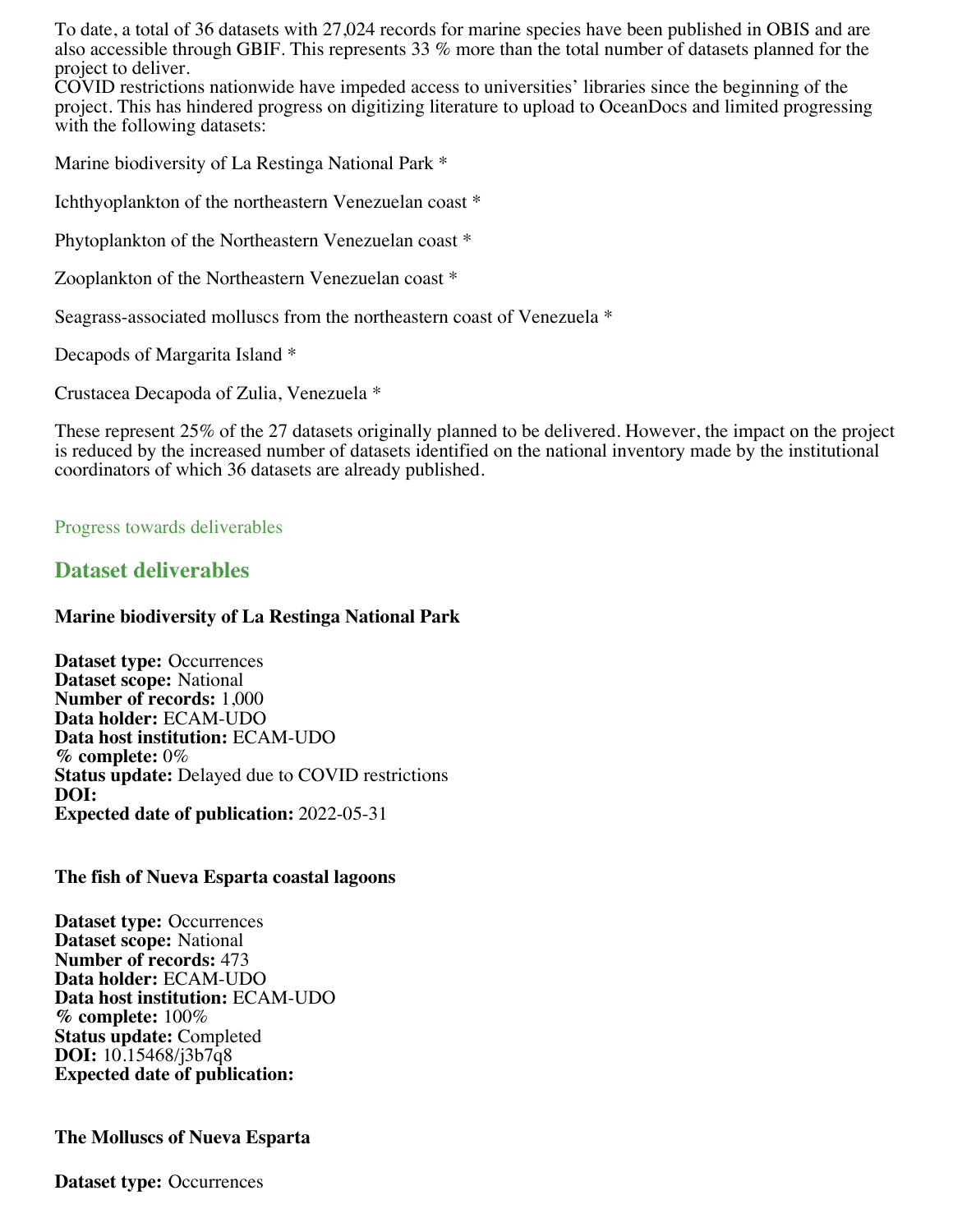**Dataset scope:** National **Number of records:** 2,000 **Data holder:** ECAM-UDO **Data host institution:** ECAM-UDO **% complete:** 0% **Status update:** Delayed due to COVID restrictions **DOI: Expected date of publication:** 2022-05-31

#### **Ichthyoplankton of the northeastern Venezuelan coast**

**Dataset type:** Occurrences **Dataset scope:** National **Number of records:** 300 **Data holder:** IOV-UDO **Data host institution:** IOV-UDO **% complete:** 0% **Status update:** Delayed due to COVID **DOI: Expected date of publication:** 2022-08-31

#### **Phytoplankton of the Northeastern Venezuelan coast**

**Dataset type:** Occurrences **Dataset scope:** National **Number of records:** 500 **Data holder:** ECAM-UDO **Data host institution:** ECAM-UDO **% complete:** 0% **Status update:** Delayed due to COVID restrictions **DOI: Expected date of publication:** 2022-08-31

#### **Zooplankton of the Northeastern Venezuelan coast/**

**Dataset type:** Occurrences **Dataset scope:** NAtional **Number of records:** 300 **Data holder:** IOV-UDO **Data host institution:** IOV-UDO **% complete:** 0% **Status update:** Delayed due to COVID **DOI: Expected date of publication:** 2022-08-31

#### **Seagrass-associated molluscs from the northeastern coast of Venezuela**

**Dataset type:** Occurrences **Dataset scope:** National **Number of records:** 100 **Data holder:** ECAM-UDO **Data host institution:** ECAM-UDO **% complete:** 0% **Status update:** Delayed due to COVID restrictions **DOI:**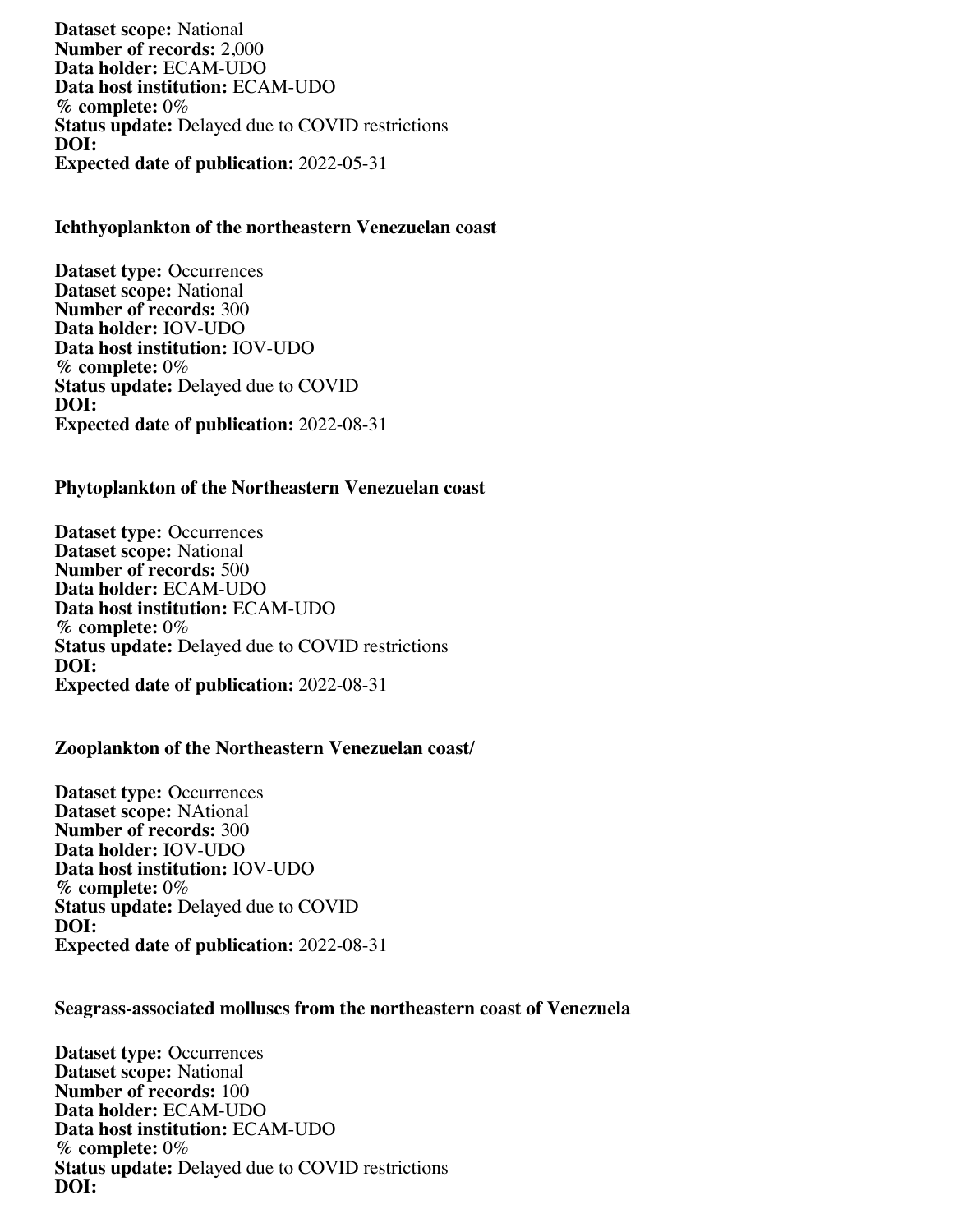#### **Expected date of publication:** 2022-05-31

#### **Decapods of Margarita Island**

**Dataset type:** Occurrences **Dataset scope:** National **Number of records:** 300 **Data holder:** ECAM-UDO **Data host institution:** ECAM-UDO **% complete:** 0% **Status update:** Delayed due to COVID restrictions **DOI: Expected date of publication:** 2022-05-31

#### **Crustacea Decapoda of el Zulia, Venezuela**

**Dataset type:** Occurrences **Dataset scope:** National **Number of records:** 150 **Data holder:** IVIC **Data host institution:** IVIC **% complete:** 0% **Status update:** Delayed due to COVID restrictions **DOI: Expected date of publication:** 2022-05-31

#### **Population status of the blue crab Callinectes spp. in Cuare Wildlife Refuge**

**Dataset type:** Occurrences **Dataset scope:** National **Number of records:** 124 **Data holder:** IVIC **Data host institution:** IVIC **% complete:** 100% **Status update:** Completed **DOI:** 10.15468/6mdxdk **Expected date of publication:**

#### **Littoral brachyuran crabs (Crustacea: Decapoda) from Falcon, Venezuela**

**Dataset type:** Occurrences **Dataset scope:** National **Number of records:** 200 **Data holder:** IVIC **Data host institution:** IVIC **% complete:** 0% **Status update:** data digitization **DOI: Expected date of publication:** 2022-05-31

**Local distribution and abundance of swimming crabs (Callinectes spp. and Arenaeus cribrarius) in Venezuela**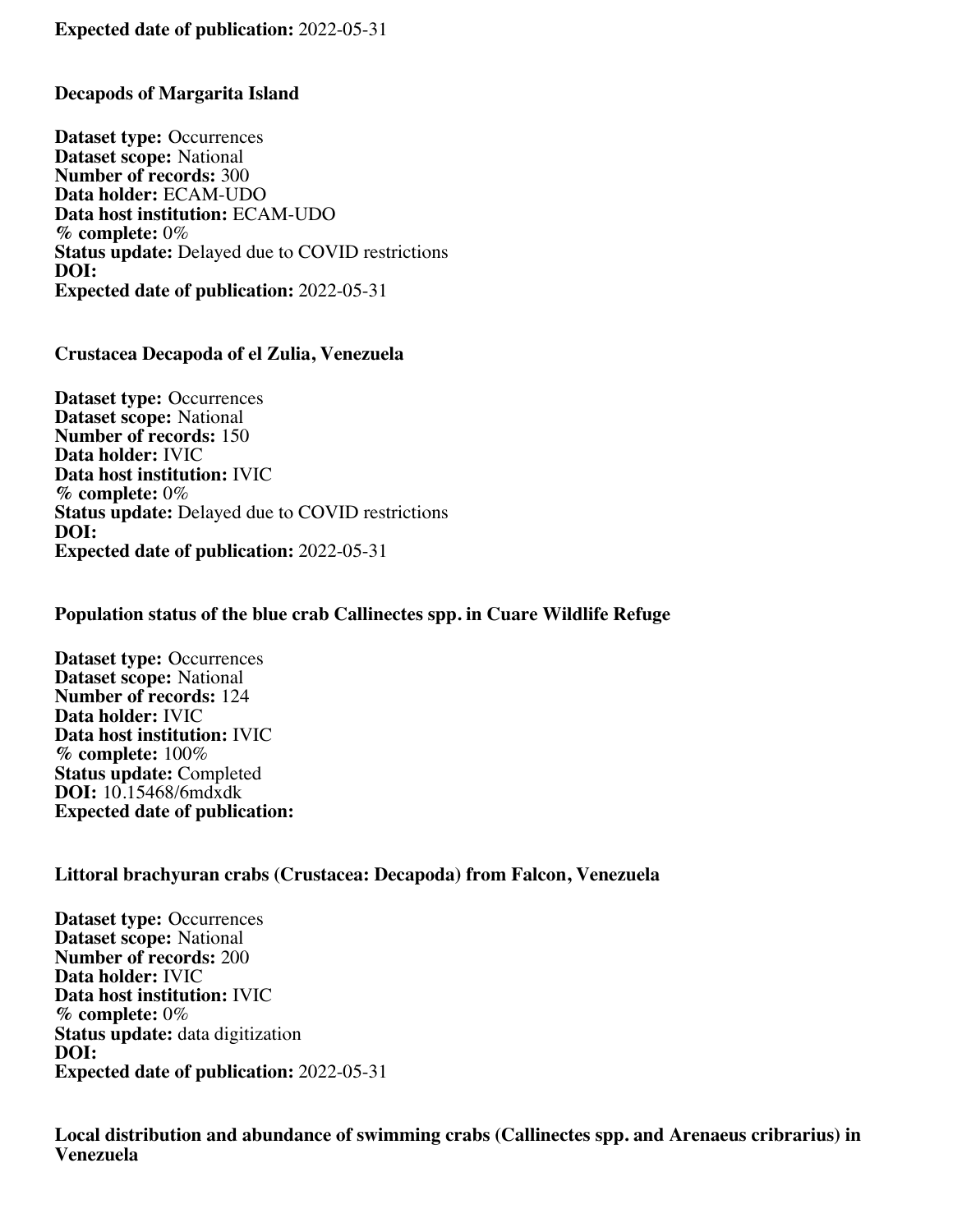**Dataset type:** Occurrences **Dataset scope:** National **Number of records: Data holder:** IVIC **Data host institution:** IVIC **% complete:** 0% **Status update:** Data digitization **DOI: Expected date of publication:** 2022-05-31

#### **Spatial distribution, density, and relative growth of Microphrys bicornutus (Latreille, 1826) (Brachyura: Majidae) in five biotopes in a Thalassia complex**

**Dataset type:** Occurrences **Dataset scope:** National **Number of records: Data holder:** IVIC **Data host institution:** IVIC **% complete:** 0% **Status update:** Data digitization **DOI: Expected date of publication:**

#### **Differences between Mithraculus spp. in Thalassia beds within Morrocoy National Park**

**Dataset type:** Sampling Event **Dataset scope:** National **Number of records:** 1,076 **Data holder:** IVIC **Data host institution:** IVIC **% complete:** 0% **Status update:** Data digitization **DOI: Expected date of publication:** 2022-05-31

#### **Benthic coral reefs assemblages in Los Roques National Park**

**Dataset type:** Sampling Event **Dataset scope:** National **Number of records:** 150 **Data holder:** SVE **Data host institution:** SVE **% complete:** 0% **Status update:** Data digitalization **DOI: Expected date of publication:** 2022-04-30

#### **Reef fish assemblages in Los Roques National Park**

**Dataset type:** Sampling Event **Dataset scope:** National **Number of records:** 60 **Data holder:** SVE **Data host institution:** SVE **% complete:** 0%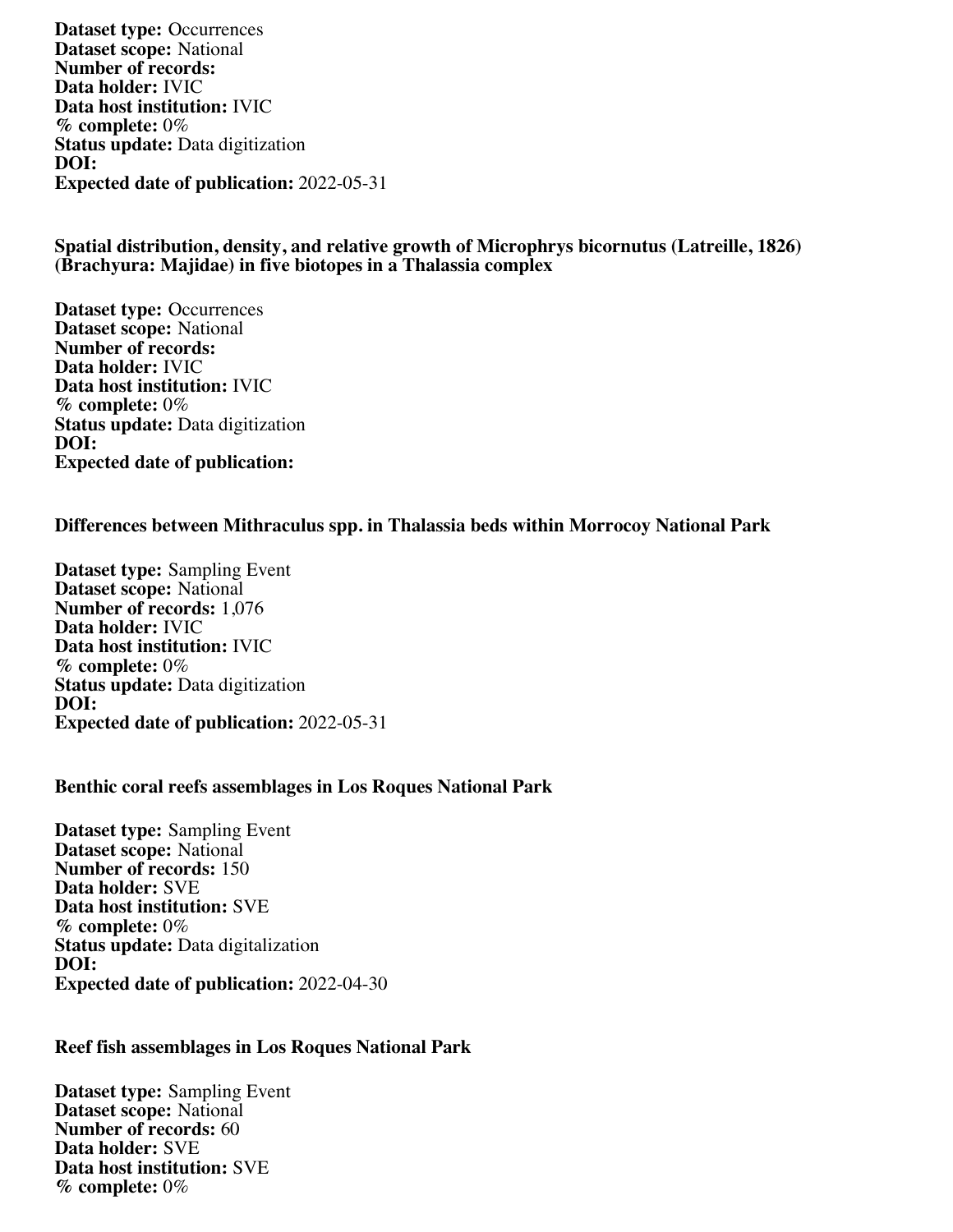**Status update:** Data digitization **DOI: Expected date of publication:** 2022-05-31

**Size structure and abundance of the threatened pillar coral Dendrogyra cylindrus in Los Roques National Park**

**Dataset type:** Sampling Event **Dataset scope:** National **Number of records:** 90 **Data holder:** SVE **Data host institution:** SVE **% complete:** 0% **Status update:** Data digitization **DOI: Expected date of publication:** 2022-05-31

**Microphytobenthos from the mucopolysaccharide layer of Scleractinia corals in Los Frailes Archipelago, Venezuela**

**Dataset type:** Sampling Event **Dataset scope:** National **Number of records:** 450 **Data holder:** SVE **Data host institution:** SVE **% complete:** 0% **Status update:** Data digitization **DOI: Expected date of publication:** 2022-05-31

**Microalgae associated with reef-building corals in upwelling and non-upwelling reef patches**

**Dataset type:** Sampling Event **Dataset scope:** National **Number of records:** 210 **Data holder:** SVE **Data host institution:** SVE **% complete:** 0% **Status update:** Data digitization **DOI: Expected date of publication:** 2022-05-31

**Mollusks and polychaeta in seagrass beds of San Esteban National Park, Venezuela**

**Dataset type:** Sampling Event **Dataset scope:** National **Number of records:** 150 **Data holder:** SVE **Data host institution:** SVE **% complete:** 0% **Status update:** Data digitization **DOI: Expected date of publication:** 2022-05-31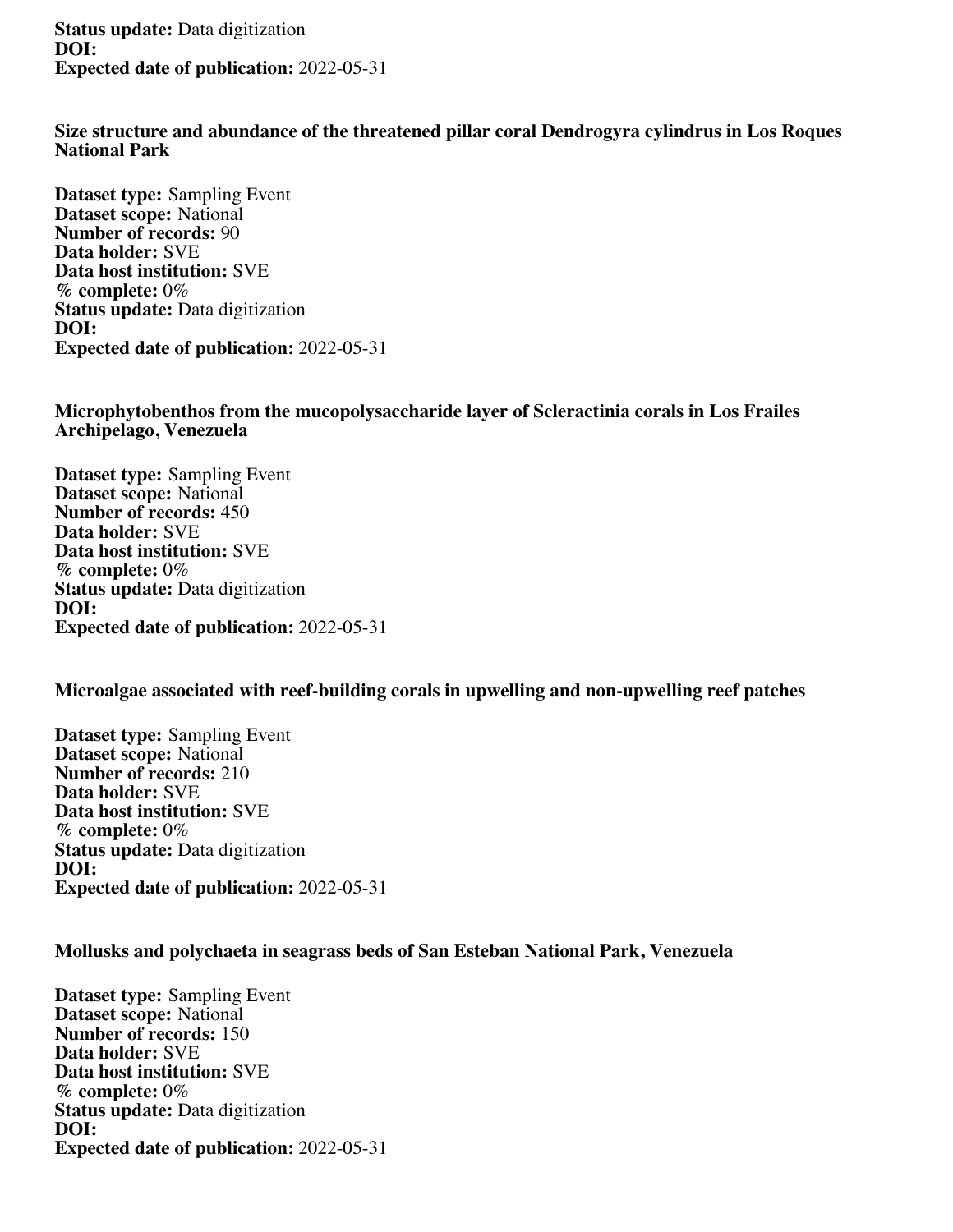#### **The Coral reefs of San Esteban National Park, Venezuela**

**Dataset type:** Occurrences **Dataset scope:** National **Number of records:** 60 **Data holder:** UC **Data host institution:** UC **% complete:** 0% **Status update:** Data digitization **DOI: Expected date of publication:** 2022-05-31

#### **The marine fish of Venezuela**

**Dataset type:** Occurrences **Dataset scope:** National **Number of records:** 1,500 **Data holder:** FLASA **Data host institution:** FLASA **% complete:** 0% **Status update:** FLASA decided not to participate in the Project because of other priorities **DOI: Expected date of publication:**

#### **Megabenthos from the Paraguana Peninsula**

**Dataset type:** Sampling Event **Dataset scope:** National **Number of records:** 1,800 **Data holder:** USB **Data host institution:** USB **% complete:** 0% **Status update:** Data digitization **DOI: Expected date of publication:** 2022-05-31

#### **Foraminifera of Venezuela**

**Dataset type:** Occurrences **Dataset scope:** National **Number of records:** 4,200 **Data holder:** USB **Data host institution:** USB **% complete:** 0% **Status update:** Data digitization **DOI:** 10.15468/k78gtj **Expected date of publication:** 2022-05-31

#### **Polychaeta from the Gulf of Venezuela**

**Dataset type:** Sampling Event **Dataset scope:** National **Number of records:** 3,600 **Data holder:** USB **Data host institution:** USB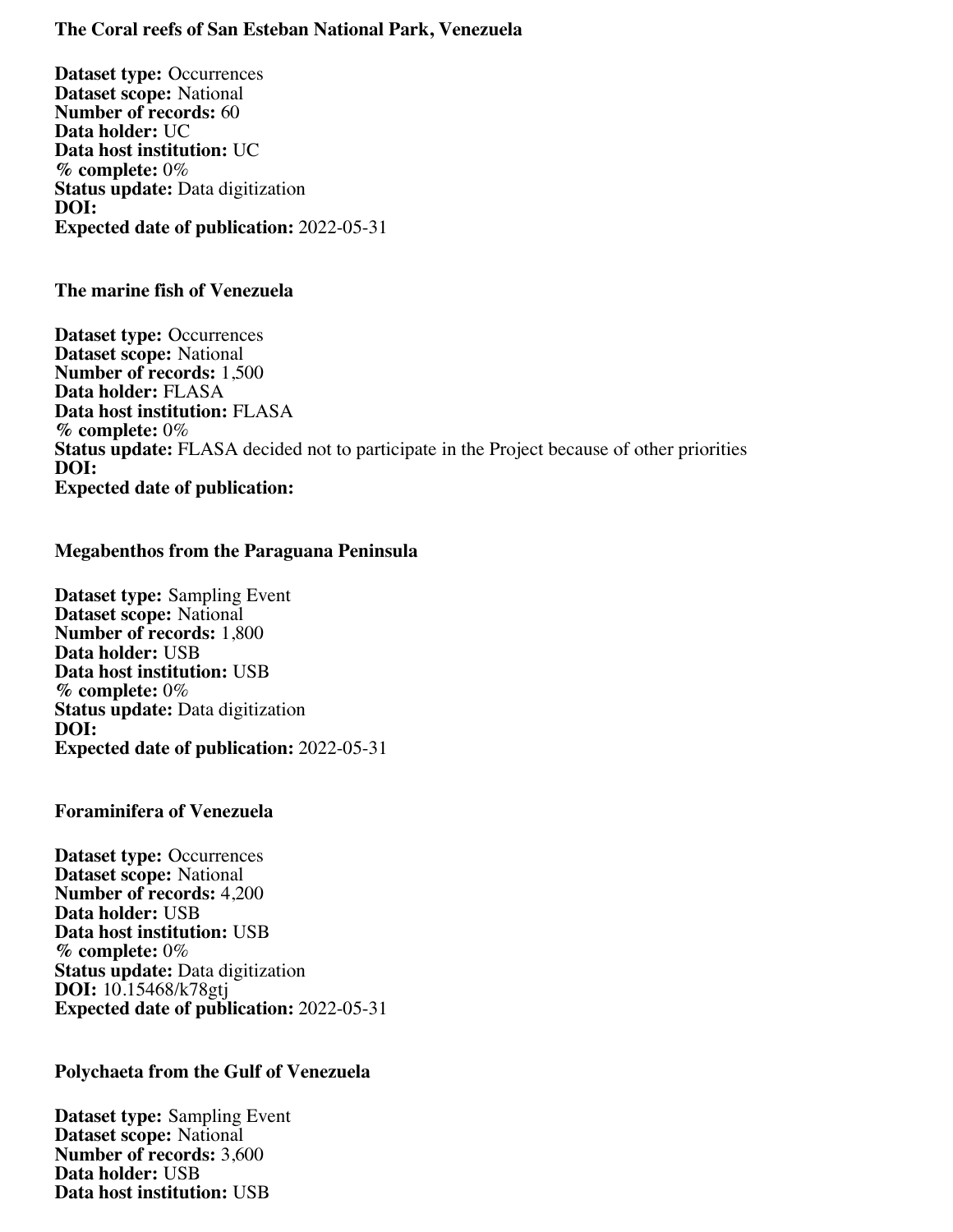**% complete:** 0% **Status update:** Data digitization **DOI: Expected date of publication:** 2022-05-31

**Agenda Morrocoy (corales y manglares)**

**Dataset type:** Occurrences **Dataset scope:** National **Number of records:** 2,500 **Data holder:** IZET-UCV **Data host institution:** IZET-UCV **% complete:** 0% **Status update:** Data digitization **DOI: Expected date of publication:** 2022-05-31

**Sponges species associated R. mangle roots, National Park Morrocoy**

**Dataset type:** Occurrences **Dataset scope:** National **Number of records:** 1,301 **Data holder:** IZET-UCV **Data host institution:** IZET-UCV **% complete:** 100% **Status update:** Completed **DOI:** 10.15468/tgjd5p **Expected date of publication:**

### **Other deliverables**

#### **Events**

### **Introduction to Biodiversity Data Mobilization Workshop**

**Dates:** 2021-12-01 - 2021-12-10 **Organizing institution:** CaribeSur **Country:** Venezuela **Number of participants:** 20 **Comments: Website or sources of verification:** https://classroom.google.com/c/NDIyNTk5NzA3MzYy

### **Communications and visibility**

Main communications and visibility of the Project has been shared by means of CaribeSur's Blog http://caribesur.blogspot.com and social media, Twitter and Instagram. Links to an event has been added to the Project's page.

Twitter: https://twitter.com/CaribeSurOrg/status/1436019852016328705?s=20 https://twitter.com/CaribeSurOrg/status/1452645954042146829?s=20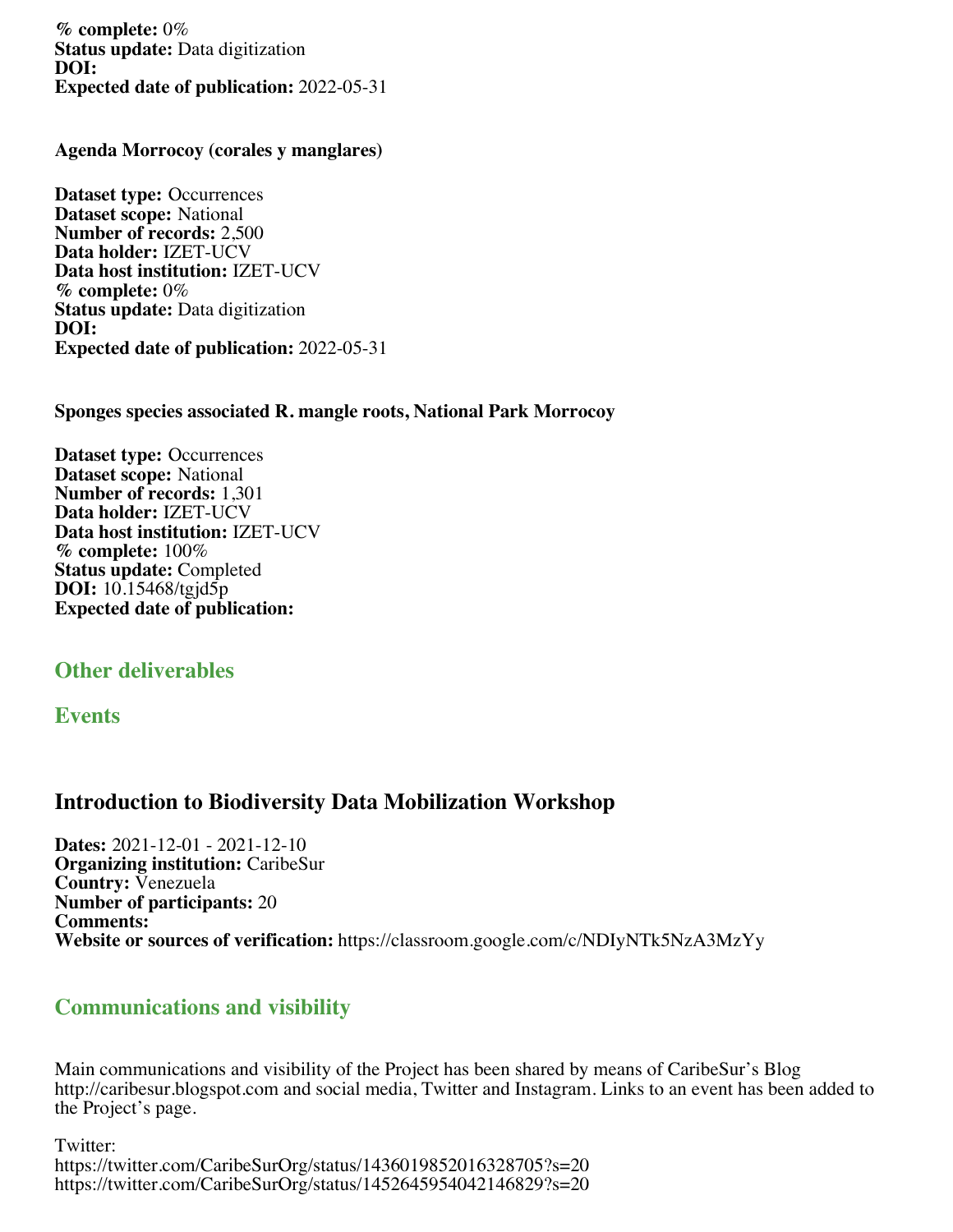https://twitter.com/CaribeSurOrg/status/1462561872373288965?s=20 https://twitter.com/CaribeSurOrg/status/1458971598023802884?s=20 https://twitter.com/CaribeSurOrg/status/1463629808227823622?s=20 https://twitter.com/CaribeSurOrg/status/1466033233481670664?s=20 https://twitter.com/CaribeSurOrg/status/1470923081065668610?s=20 https://twitter.com/CaribeSurOrg/status/1470401822003458050?s=20 https://twitter.com/CaribeSurOrg/status/1471227352822784013?s=20 https://twitter.com/CaribeSurOrg/status/1481652154347638787?s=20 https://twitter.com/CaribeSurOrg/status/1481652160160927748?s=20 https://twitter.com/CaribeSurOrg/status/1481652167341604864?s=20 https://twitter.com/CaribeSurOrg/status/1481697941752627208?s=20

#### Instagram:

https://www.instagram.com/p/CT78E71J-j0/?utm\_medium=copy\_link https://www.instagram.com/p/CWe4bcUs2\_Q/?utm\_medium=copy\_link https://www.instagram.com/caribesurorg/p/CW\_b\_7up6a3/?utm\_medium=copy\_link https://www.instagram.com/p/CXi5B9vupQv/?utm\_medium=copy\_link

### **Monitoring and evaluation**

#### Monitoring and evaluation findings

Our monitoring and evaluation plan has been supported on sub-national KPI through the number of datasets published by coordinators relative to those identified at the start of the project on the inventory. Digitisation of literature and 25% of planned datasets has been delayed due to COVID restrictions and the death of a data provider and a team member. Totalling all published datasets, the project progress is at 70%.

Trainings like the IOC-OTGA-INVEMAR Workshop took a lot of time, reducing productivity in terms of datasets production for publication. However, the number of participants in training workshops is a positive feedback. 10 people were trained at the OBIS Workshop, 2 in GBIF Data Mobilization and 20 more are currently engaged in completing our first online training workshop, for which 43 people applied. The contribution of GBIF Consultant Leonardo Buitrago is highly appreciated.

3 HelpDesks conducted by OBIS Caribbean node instructors have been of great aid to the team. Considering the local difficulties in internet connection and constant power outages, the recording of sessions and subsequent access through the YouTube channel has resulted to be a good dynamic.

The national coordinator has kept constant meetings with the institutional coordinators and it is important to highlight the positive feedback received from participants, enabling a very cooperative working dynamic among Team members and Project's allies, which will set up the basis for establishing a national network for data mobilisation of marine biodiversity records.

During the remaining period, efforts will be carried out with partner organization Provita in order to promote Venezuela's GBIF membership.

### **Impact of COVID-19 pandemic on project implementation**

The Project suffered the unfortunate loss of two participants due to COVID-19, IOV-UDO Coordinator Dr. Baumar Marin and Dr. Carlos Rivero-Blanco, country focal point from our partner institution IUCN-WCPA. COVID also has restricted access to universities and libraries, delaying any progress on digitizing literature and limiting advances with some datasets. However, shortly we will be able to start using the scanners and portable hard drives purchased to start digitizing literature.